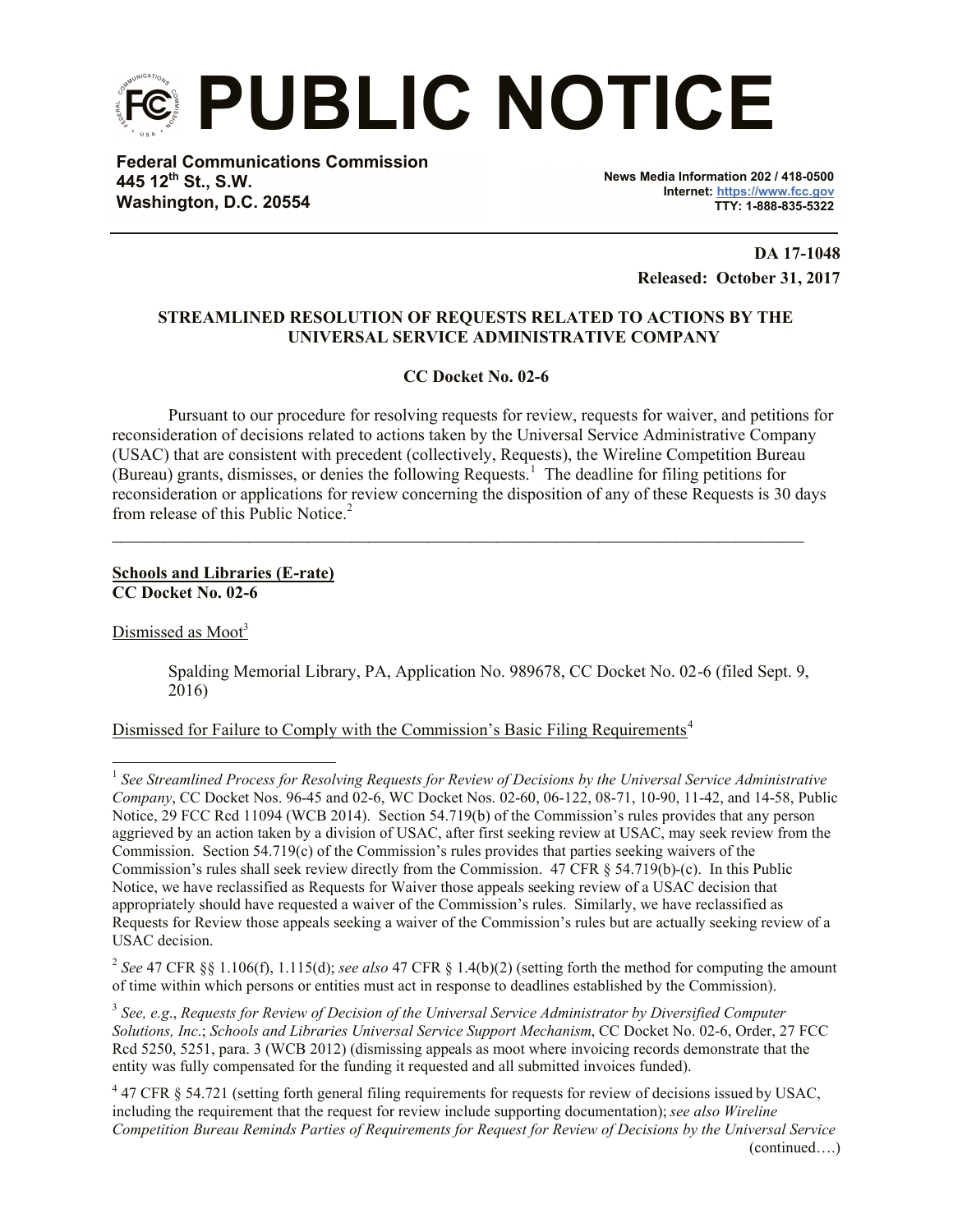Chickasaw Telecom, Inc. (Bartlesville School District), OK, Application No. 1025540, CC Docket No. 02-6 (filed Aug. 14, 2017)

#### Dismissed on Reconsideration<sup>5</sup>

Alma d'Arte Charter High School, NM, Application No. 748881, CC Docket No. 02-6 (filed June 30, 2016)

Pelican Rapids Public Schools, MN, Application No. 171049153, Petition for Reconsideration, CC Docket No. 02-6 (filed Aug. 31, 2017)

San Diego County Library, CA, Application No. 171049295, Petition for Reconsideration, CC Docket No. 02-6 (filed Nov. 11, 2017)

The Learning Tree Cultural Preparatory School, NY, Application No. 171028238, Petition for Reconsideration, CC Docket No. 02-6 (filed Nov. 19, 2017)

### Dismissed on Reconsideration<sup>6</sup>

(Continued from previous page)

*Administrative Company*, CC Docket Nos. 96-45, 02-6, WC Docket Nos. 02-60, 06-122, 10-90, 11-42, 13-184, 14- 58, Public Notice, 29 FCC Rcd 13874 (WCB 2014) (reminding parties submitting appeals to the Bureau of the general filing requirements contained in the Commission's rules which, along with a proper caption and reference to the applicable docket number, require (1) a statement setting forth the party's interest in the matter presented for review; (2) a full statement of relevant, material facts with supporting affidavits and documentation; (3) the question presented for review, with reference, where appropriate, to the relevant Commission rule, order or statutory provision; and (4) a statement of the relief sought and the relevant statutory or regulatory provision pursuant to which such relief is sought); *Universal Service Contribution Methodology*; *Request for Review by Alternative Phone, Inc. and Request for Waiver*, WC Docket No. 06-122, Order, 26 FCC Rcd 6079 (WCB 2011) (dismissing without prejudice a request for review that failed to meet the requirements of section 54.721 of the Commission's rules).

5 *See, e.g.*, *Requests for Waiver and Review of Decisions of the Universal Service Administrator by Allan Shivers Library et al.*; *Schools and Libraries Universal Service Support Mechanism*, CC Docket No. 02-6, Order and Order on Reconsideration, 29 FCC Rcd 10356, 10357, para. 2 (WCB 2014) (dismissing petitions for reconsideration that fail to identify any material error, omission, or reason warranting reconsideration, and rely on arguments that have been fully considered and rejected by the Bureau within the same proceeding).

6 *See, e.g.*, *id.* Intermediate Unit 25, Kennett Consolidated School District, North Penn School District, and Upper Darby School District newly argue that a waiver of the Commission's rule on invoice deadline extensions is in the public interest because there was adequate funding available in funding year 2016 under the E-rate cap to satisfy demand. Petitioners have not made the required showing for a waiver, however. In general, the Commission may exercise its discretion to waive a rule where the particular facts demonstrate that: (i) special circumstances warrant a deviation from the general rule; and (ii) such deviation will serve the public interest. *Northeast Cellular Telephone Co. v. FCC*, 897 F.2d 1164, 1166 (D.C. Cir. 1990) (*Northeast Cellular*). The Commission has determined that the invoice deadline extension rule is necessary for efficient program administration, and specifically found that it is generally not in the public interest to waive our invoicing rules absent extraordinary circumstances. *See Modernizing the E-rate Program for Schools and Libraries*, WC Docket No. 13-184, Order and Further Notice of Proposed Rulemaking, 29 FCC Rcd 8870, 8966, paras. 239-40 (2014). To the extent that information about demand was previously unknown by petitioners when they filed their request for review and may merit consideration by the Bureau on reconsideration, we find that they present no special or extraordinary circumstances that warrant deviation from the rule. *See* 47 CFR § 1.106(b)(2) (noting that a petition for reconsideration will be entertained only if the petition relies on facts or arguments that have changed or were unknown to the petitioner when it previously filed at the Commission); *cf. Requests for Waiver of Decisions of the Universal Service Administrator by Batesville*  (continued….)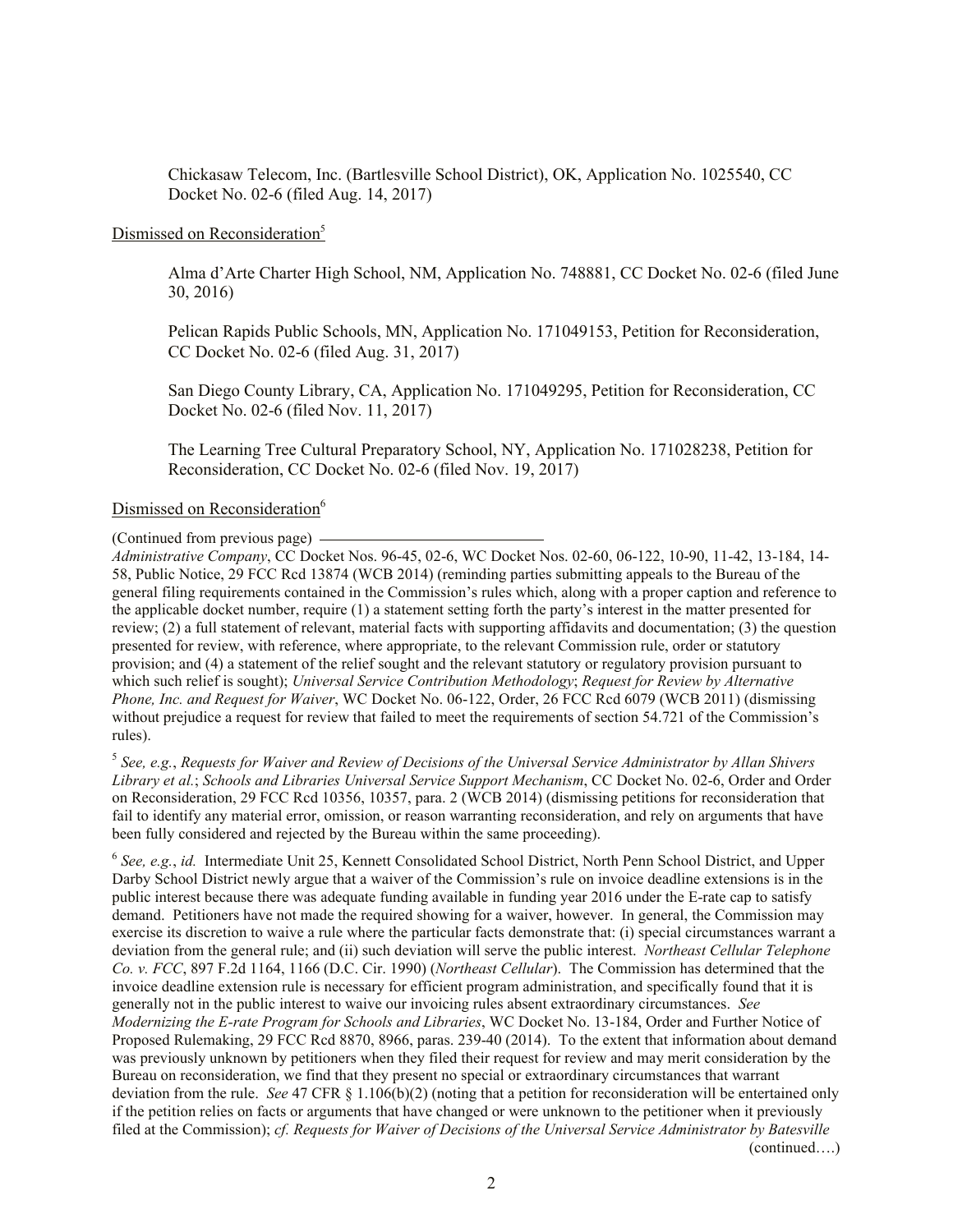Intermediate Unit 25, PA, Application No. 960601, Request for Waiver, CC Docket No. 02-6 (filed July 29, 2016)

Kennett Consolidated School District, PA, Application No. 960605, Request for Waiver, CC Docket No. 02-6 (filed July 29, 2016)

North Penn School District, PA, Application No. 918292, Request for Waiver, CC Docket No. 02-6 (filed July 29, 2016)<sup>7</sup>

Upper Darby School District, PA, Application No. 986479, Petition for Reconsideration, CC Docket No. 02-6 (filed July 29, 2016)

## $Granted<sup>8</sup>$

*Granting Additional Time to Respond to USAC's Request for Information*<sup>9</sup>

Yeshiva Imrei Yosef School, NY, Application No. 987553, Request for Review, CC Docket No. 02-6 (filed Oct. 11, 2017)

*Grant on Reconsideration – Late-Filed FCC Form 471 Applications – Circumstances Beyond* 

(Continued from previous page)

*Community School Corporation et al.*; *Schools and Libraries Universal Service Support Mechanism*; *Modernizing the E-rate Program for Schools and Libraries*, CC Docket No. 02-6, WC Docket No. 13-184, Order, 31 FCC Rcd 7731, 7733, paras. 5-7 (WCB 2016) (denying requests for waiver that present only generalized arguments, rather than special circumstances warranting deviation for the general rule).

<sup>7</sup> Although North Penn School District states it was unaware of the invoice extension approval, USAC sent notice of the October 7, 2015 extension on June 9, 2015 by email and facsimile. *See, e.g.,* Letter from USAC, Schools and Libraries Division, to Deb Kriete, North Penn School District (dated June 9, 2015) (Administrator's Decision on Invoice Deadline Extension).

<sup>8</sup> We remand these applications to USAC and direct USAC to complete its review of the applications, and issue a funding commitment or a denial based on a complete review and analysis, no later than 90 calendar days from the release date of this Public Notice. In remanding these applications to USAC, we make no finding as to the ultimate eligibility of the services or the petitioners' applications. We also waive sections 54.507(d) and 54.514(a) of the Commission's rules and direct USAC to waive any procedural deadline that might be necessary to effectuate our ruling. *See* 47 CFR § 54.507(d) (requiring non-recurring services to be implemented by September 30 following the close of the funding year); 47 CFR § 54.514(a) (codifying the invoice filing deadline).

9 *See, e.g.*, *Requests for Review of the Decision of the Universal Service Administrator by Alpaugh Unified School District et al.*; *Schools and Libraries Universal Service Support Mechanism*, CC Docket No. 02-6, Order, 22 FCC Rcd 6035 (2007); *Requests for Review of Decisions of the Universal Service Administrator by Ben Gamla Palm Beach et al.*; *Schools and Libraries Universal Service Support Mechanism*, CC Docket No. 02-6, Order, 29 FCC Rcd 1876 (WCB 2014) (granting requests for review of applicants that had been denied funding because they failed to respond to USAC's request for information within the USAC-specified time frame). Consistent with precedent, we also find good cause exists to waive sections 54.720(a) and (b) of the Commission's rules, which requires that petitioners file their appeals within 60 days of an adverse USAC decision. *See Requests for Review and/or Waiver of Decisions of the Universal Service Administrator by ABC Unified School District et al*.; *Schools and Libraries Universal Service Support Mechanism*, CC Docket No. 02-6, Order, 26 FCC Rcd 11019, 11019, para. 2 (WCB 2011) (granting waivers of filing deadline for appeals because they submitted their appeals within a reasonable period of time after receiving actual notice of USAC's adverse decision); 47 CFR §§ 54.720(a), (b).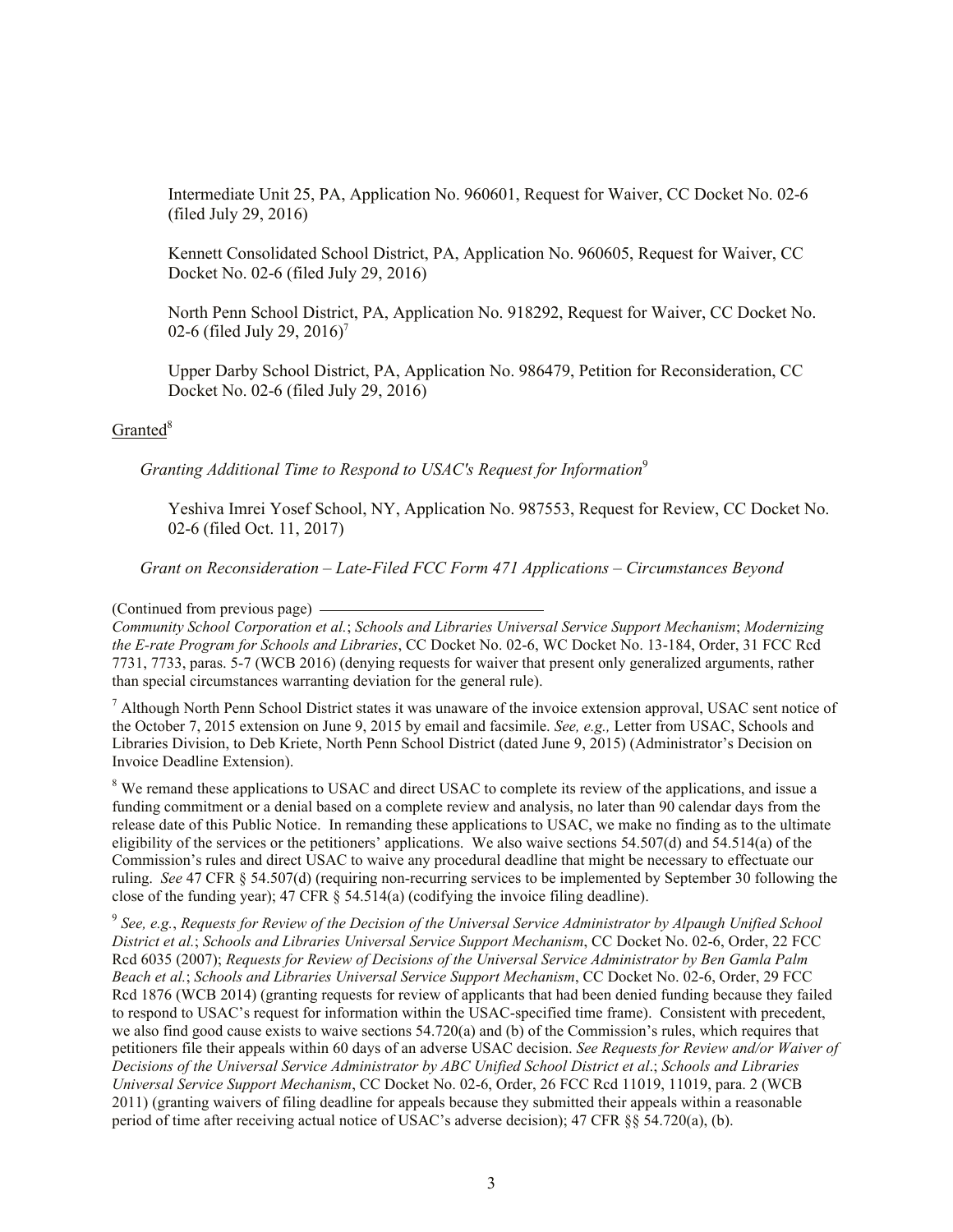*Applicant's Control<sup>10</sup>*

l

Child Care Resource Center, CA, Application No. 171040818, Petition for Reconsideration, CC Docket No. 02-6 (filed Aug. 28, 2017)

*Ministerial and/or Clerical Errors* 11

Clinton School District, MA, Application No. 171031097, Request for Review, CC Docket No. 02-6 (filed Oct. 13, 2017)

Kamiah Joint School District No. 304, ID, Application No. 171048024, Request for Review, CC Docket No. 02-6 (filed Sept. 20, 2017, supplemented Oct. 4, 2017)

*Unable to Timely File Awaiting USAC Action*<sup>12</sup>

Clarence Dillon Public Library, NJ, Application No. 1030567, Request for Waiver, CC Docket No. 02-6 (filed May 16, 2017)

Eden Central Schools, NY, Application No. 1011439, Request for Waiver, CC Docket No. 02-6 (filed Mar. 13, 2017)

Franciscan School, NC, Application No. 1028312, Request for Waiver, CC Docket No. 02-6 (filed Mar. 13, 2017)

Maricopa County Library District, AZ, Application No. 1003928, Request for Waiver, CC Docket No. 02-6 (filed Sept. 29, 2017)

Oklahoma School for the Blind, OK, Application No. 1018233, Request for Waiver, CC Docket No. 02-6 (filed Feb. 27, 2017)

<sup>10</sup> *See, e.g.*, *Petitions for Reconsideration by Callisburg Independent School District*; *Schools and Libraries Universal Service Support Mechanism*, CC Docket No. 02-6, Order and Order on Reconsideration, 28 FCC Rcd 9459, 9461, para. 5 (WCB 2013) (granting petition for reconsideration where, upon reconsideration of the record, we do not find that the evidence supports our previous determination); *Requests for Waiver of Decisions of the Universal Service Administrator by Academy for Academic Excellence et al.*; *Schools and Libraries Universal Service Support Mechanism*, CC Docket No. 02-6, Order, 22 FCC Rcd 4747, 4748-49, para. 4 (WCB 2007) (granting waivers where the applicants filed after the close of the filing window due to delays beyond its control, in particular, technical problems with USAC's filing system).

<sup>11</sup> *See*, *e.g*., *Requests for Review of Decisions of the Universal Service Administrator by Archer Public Library et al.*; *Schools and Libraries Universal Service Support Mechanism*, CC Docket No. 02-6, Order, 23 FCC Rcd 15518, 15521, n.19 (WCB 2008) (permitting correction when applicant failed to reference all of the entities on which it based its funding request); *Requests for Waiver and Review of Decisions of the Universal Service Administrator by Ann Arbor Public Schools et al*.; *Schools and Libraries Universal Service Support Mechanism*, CC Docket No. 02-6, Order, 25 FCC Rcd 17319, 17320, para. 2, n.5 (WCB 2010) (permitting applicants to correct an omission of an item on its FCC Form 471, which was on its source list).

<sup>12</sup> *See Request for Review and/or Waiver of Decisions of the Universal Service Administrator by Ada Public Library et al.*; *Schools and Libraries Universal Service Support Mechanism*, CC Docket No. 02-6, Order, 32 FCC Rcd 1909, 1911, para. 6 (WCB 2017) (granting a waiver for applicants who were unable to file a BEAR form because they were waiting for USAC to provide an FCC Form 498 ID or personal identification number (PIN) at the time of the deadline due to one-time influx of requests in the fall of 2016).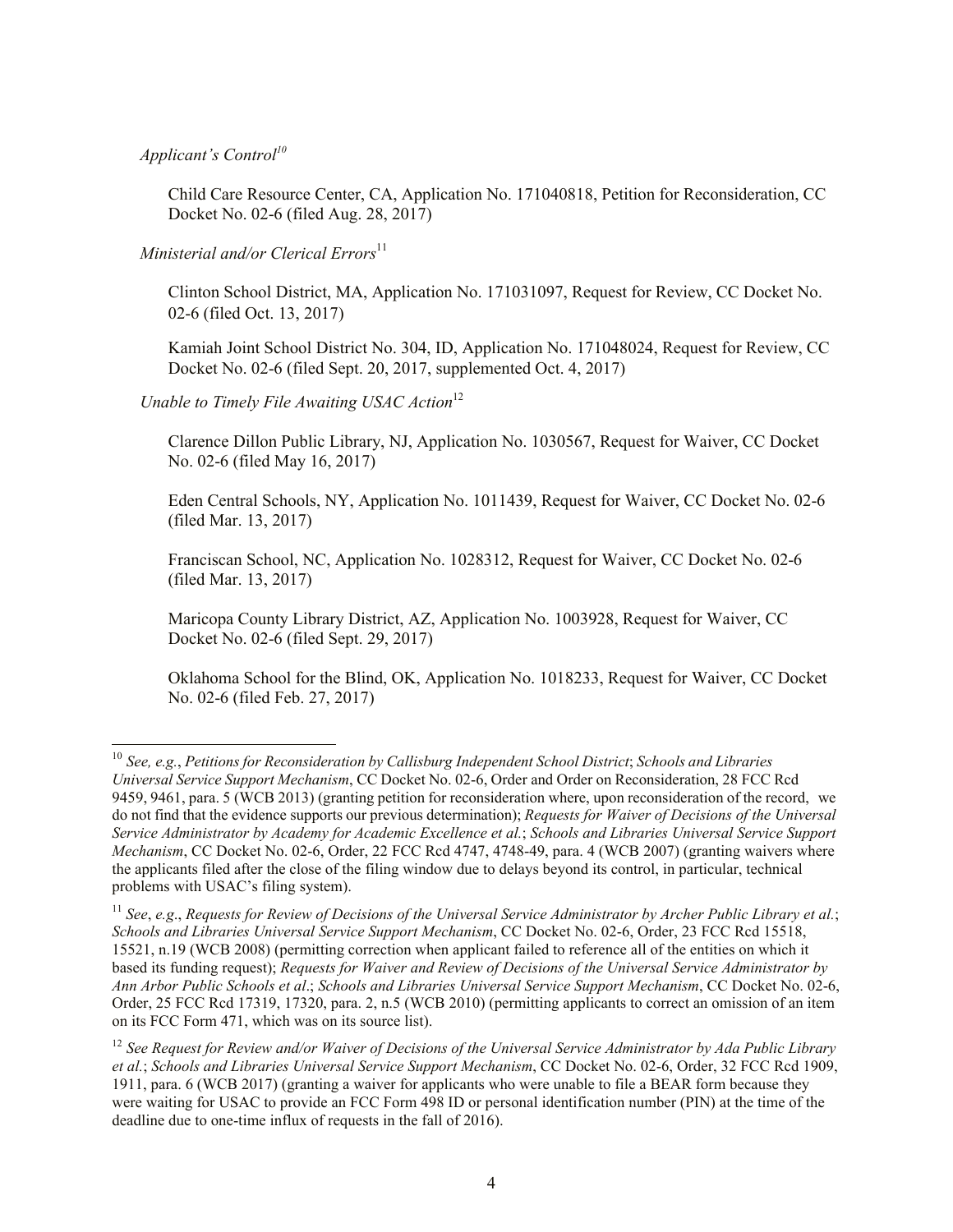San Antonio Public Library, TX, Application No. 1050503, Request for Waiver, CC Docket No. 02-6 (filed July 21, 2017)

Seminole Independent School District, OK, Application No. 1023138, Request for Waiver, CC Docket No. 02-6 (filed Feb. 27, 2017)

#### Denied

l

*Invoice Deadline Extension Requests*<sup>13</sup>

Broome Street Academy Charter High School, NY, Application No. 1043396, Request for Waiver, CC Docket No. 02-6 (filed July 10, 2017)

Hamden Hall Country Day School, CT, Application No. 997653, Request for Waiver, CC Docket No. 02-6 (filed Sept. 5, 2017)

Secaucus Public Schools, NJ, Application No. 961276, Request for Waiver, CC Docket No. 02-6 (filed May 5, 2017)

St. Patrick Catholic School, KS, Application No. 1022912, Request for Waiver, CC Docket No. 02-6 (filed Dec. 19, 2016)

United Talmudical Academy of Boro Park, NY, Application No. 1026719, Request for Waiver, CC Docket No. 02-6 (filed Oct. 16, 2017)

Late-Filed FCC Form 471 Applications<sup>14</sup>

Ambassador High School, CA, Application No. 171020155, Request for Waiver, CC Docket No. 02-6 (filed Sept. 22, 2017)

Bay Ridge Preparatory, NY, Application No. 171049265, Request for Waiver, CC Docket No. 02-6 (filed June 20, 2017)

McArthur Public Library, ME, Application No. 171049563, Request for Waiver, CC Docket No. 02-6 (filed Aug. 31, 2017)

T2 Honors Academy, OH, Application No. 171049225, Request for Waiver, CC Docket No. 02-6 (filed June 8, 2017)

<sup>13</sup> *See, e.g.*, *Requests for Waiver of Decisions of the Universal Service Administrator by Ada School District et al.*; *Schools and Libraries Universal Service Support Mechanism*, CC Docket No. 02-6, Order, 31 FCC Rcd 3834, 3836, para. 8 (WCB 2016) (denying requests for waiver of the Commission's invoice extension rule for petitioners that failed to demonstrate extraordinary circumstances justifying a waiver); *see also Modernizing the E-rate Program for Schools and Libraries*, WC Docket No. 13-184, Order and Further Notice of Proposed Rulemaking, 29 FCC Rcd 8870, 8966, para. 240 (2014) (establishing that it is generally not in the public interest to waive the Commission's invoicing rules absent extraordinary circumstances); 47 CFR § 54.514.

<sup>14</sup> *See, e.g.*, *Requests for Waiver and Review of Decisions of the Universal Service Administrator by Academy of Math and Science*; *Schools and Libraries Universal Service Support Mechanism*, CC Docket No. 02-6, Order, 25 FCC Rcd 9256, 9259, para. 8 (2010) (denying requests for waiver of the FCC Form 471 filing window deadline where petitioners failed to present special circumstances justifying waiver of our rules).